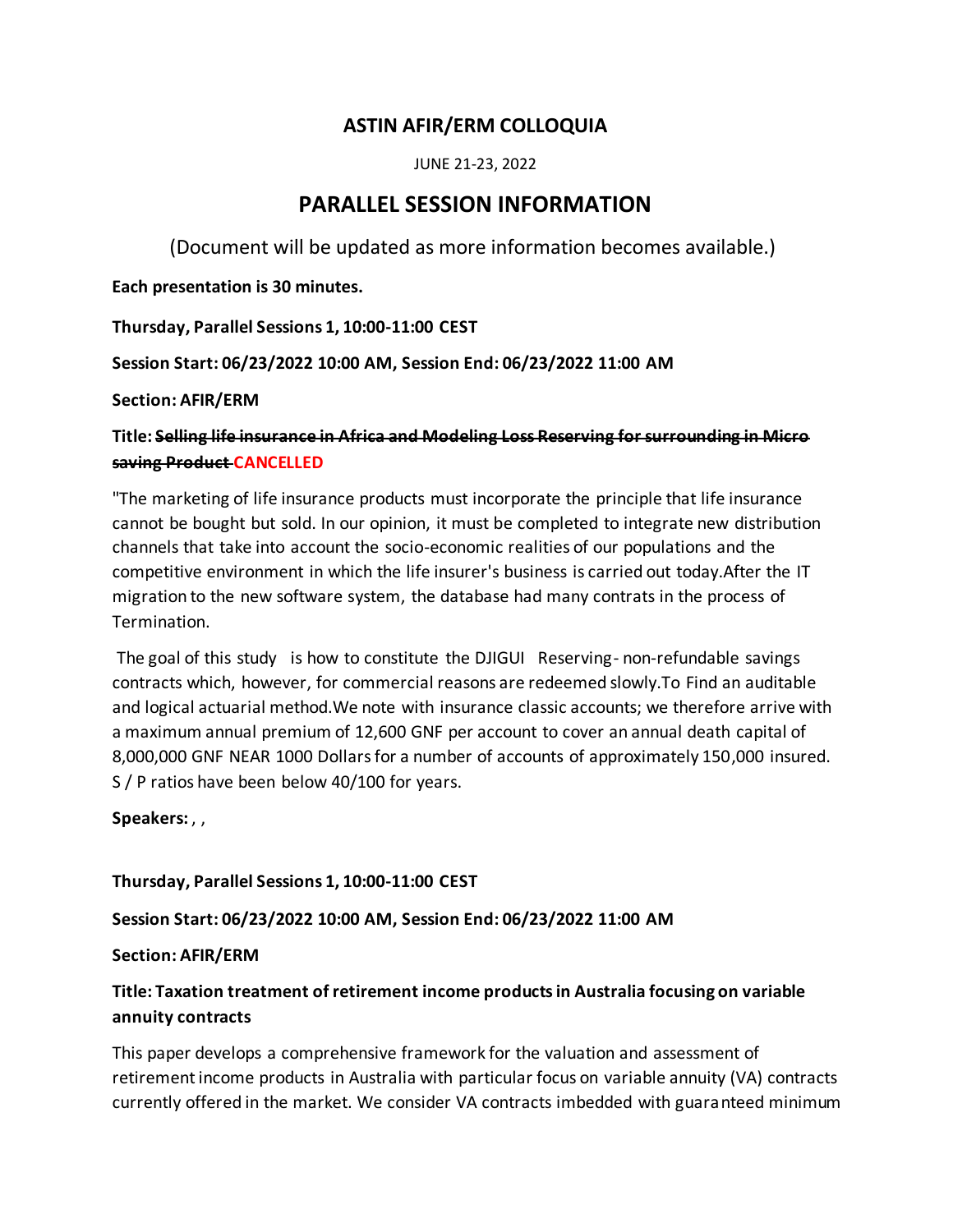accumulation benefit and guaranteed minimum death benefit riders when policyholder's proceeds are subject to taxation if accessed before the preservation age as currently specified by the Australian Taxation Office. The contribution of this research is two-fold: firstly, we consider and incorporate several features of the Australian superannuation (pension) taxation regime including the treatment of benefits before and after the preservation age. Secondly, we consider a product design structured around a two-account setting where management fees and related costs are deducted from the investment account whilst guarantee fees are deducted from a separate cash account both of which are owned by the policyholder.

**Speakers:** Jonathan Ziveyi, Associate Professor, University of New South Wales

### **Thursday, Parallel Sessions 1, 10:00-11:00 CEST**

### **Session Start: 06/23/2022 10:00 AM, Session End: 06/23/2022 11:00 AM**

### **Section: ASTIN**

### **Title: Fraud detection in insurance using generative adversarial networks for data imbalance**

Fraud detection in the insurance business is a supervised learning classification problem where either a claim is fraudulent or non-fraudulent. A number of models were developed to address this such as random forests, neural networks, and many others. However, the critical issue in building these models is – how to tackle the inherent data imbalance in the given dataset, which is more prominent in the case of insurance frauds. Popular data-imbalance techniques such as SMOTE, MWMOTE, ADASYN, etc. would help address this issue but are not adequate enough to apply in health insurance data. In this work, we are presenting an innovative way of using Generative Adversarial Networks (GANs) to handle the data-imbalance issue. GANs are widely used in the field of image processing. Exploration of GANs on insurance fraud is a unique contribution in this work. We also worked on the relative performance of other data-imbalance techniques in comparison to GANs.

**Speakers:** Rohan Yashraj Gupta, Actuarial Research, Sri Sathya Sai Institute of Higher Learning

### **Thursday, Parallel Sessions 1, 10:00-11:00 CEST**

### **Session Start: 06/23/2022 10:00 AM, Session End: 06/23/2022 11:00 AM**

### **Section: ASTIN**

# **Title: Integrating hidden markov model with machine learning for fraud detection in health insurance**

Fraud, anomaly or intrusion detection are terms used to define the problem of finding unusual patterns or activities in the data. Researchers are constantly finding better ways to tackle this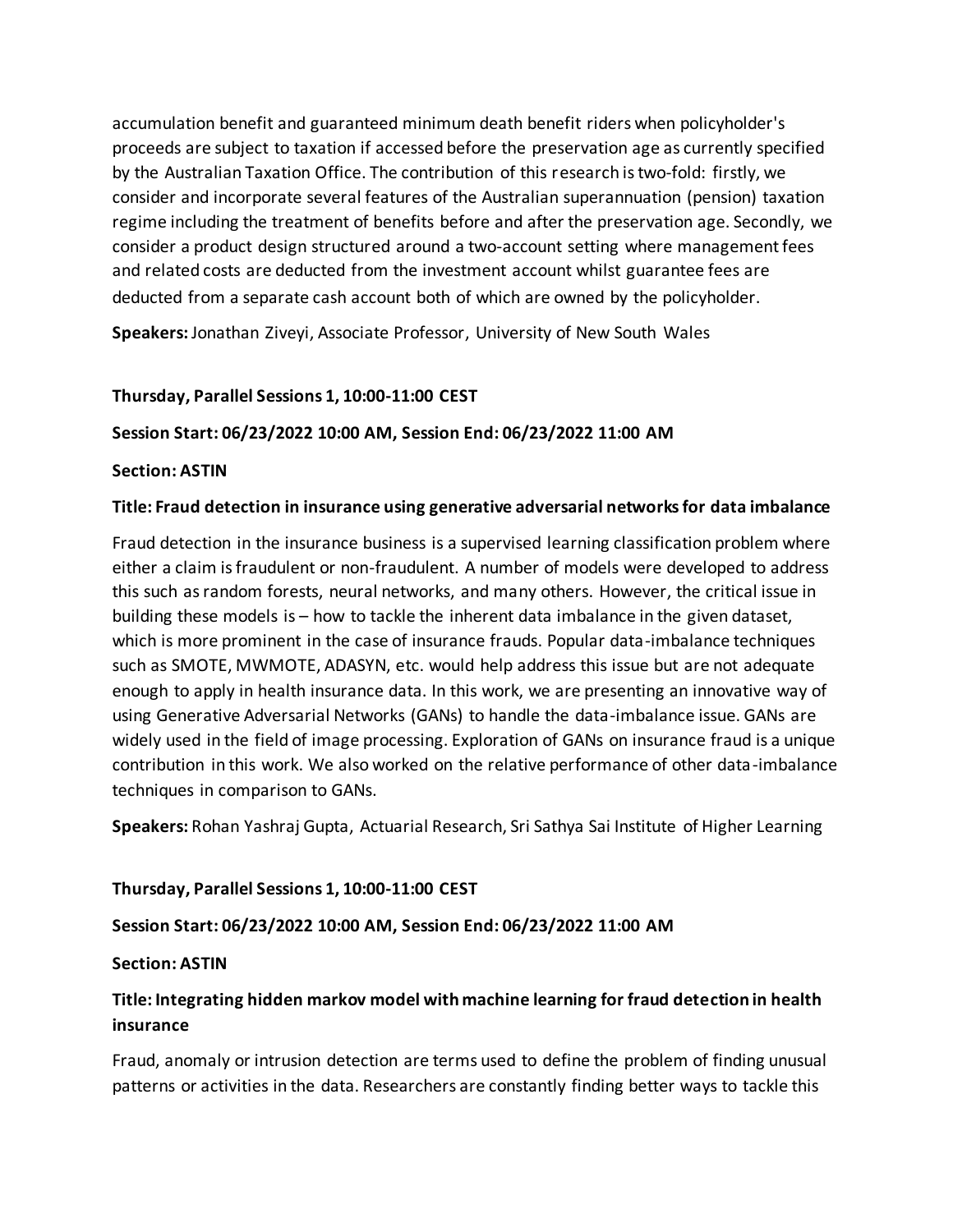problem and in this pursuit, many methods have been developed in numerous domains such as server systems, network, electronic systems, insurance, banking sector, and others. In this work, we will be presenting two approaches – a Hidden Markov Model (HMM) and an improved Hidden Markov Model using Gradient Boosting Method (GBM) applied to health insurance claims dataset. HMM has rarely been used in the insurance datasets. The use of HMM brings better explainability in comparison to a pure machine learning model. In this work, we have built an innovative HMM-based model for fraud detection in health insurance and achieved good results. The dataset has 382,587 claims of which 38,082 claims are fraudulent. The model and its performance were evaluated using various standard metrics.

**Speakers:** Phani Kandala, ,

### **Thursday, Parallel Sessions 1, 10:00-11:00 CEST**

### **Session Start: 06/23/2022 10:00 AM, Session End: 06/23/2022 11:00 AM**

#### **Section: ASTIN**

### **Title: Optimal prevention strategies in the classical risk model**

In this talk, we propose and study a first risk model in which the insurer may invest into a prevention plan which decreases claim intensity. We determine the optimal prevention investment for different risk indicators. In particular, we show that the prevention amount minimizing the ruin probability maximizes the adjustment coefficient in the classical ruin model with prevention, as well as the expected dividends until ruin in the model with dividends. We also show that the optimal prevention strategy is different if one aims at maximizing the average surplus at a fixed time horizon. A sensitivity analysis is carried out. We also prove that our results can be extended to the case where prevention starts to work only after a minimum prevention level threshold. We then study the case where prevention only works for severe claims. At the end of the talk, we shall explain how to target prevention towards the right policyholders in health insurance using some data analytics techniques.

**Speakers:** Stephane Loisel, Professor, Université Claude Bernard Lyon 1

# **Thursday, Parallel Sessions 1, 10:00-11:00 CEST Session Start: 06/23/2022 10:00 AM, Session End: 06/23/2022 11:00 AM**

### **Section: ASTIN**

### **Title: Optimal reinsurance under terminal value constraints**

Optimal reinsurance is a perennial problem in insurance. The problem formulation considered in this paper is closely connected to the optimal portfolio problem in finance, with some important distinctions. In particular, the surplus of an insurance company is routinely approximated by a Brownian motion, as opposed to the geometric Brownian motion to model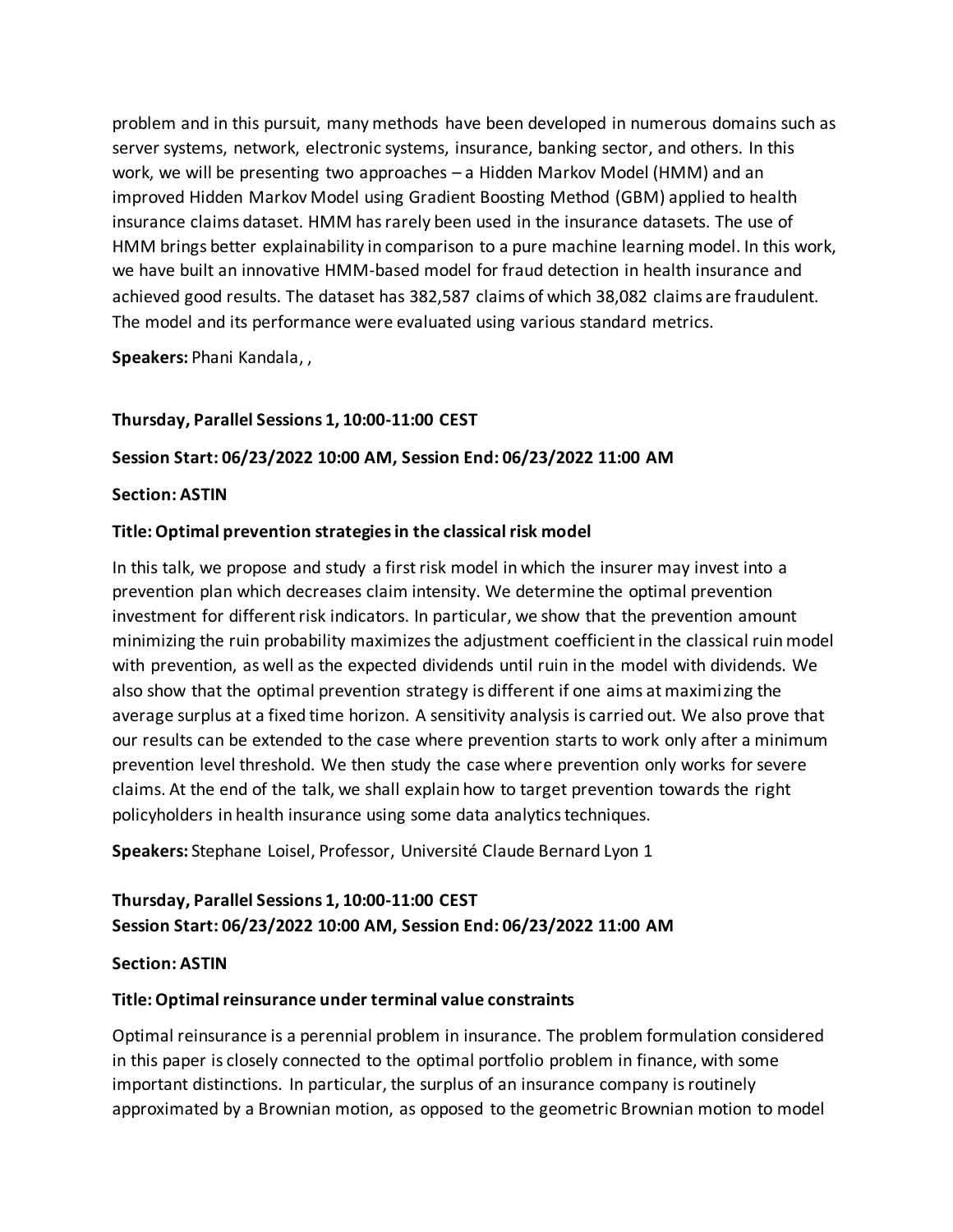assets in finance. Furthermore, exposure to risk is controlled via reinsurance, rather than risky investments. This leads to interesting qualitative differences in the optimal solutions.

In this paper, using the martingale method, we derive the optimal proportional, non cheap reinsurance control that maximises the quadratic utility of the terminal value of the insurance surplus. We also consider a number of realistic constraints on the terminal value: the strict lower boundary, the probability (Value at Risk) constraint, and the expected shortfall (conditional Value at Risk) constraints under the P and Q measures, respectively.

**Speakers:** Benjamin Avanzi, Professor, University of Melbourne

## **Thursday, Parallel Sessions 2, 11:30-12:30 CEST**

### **Session Start: 06/23/2022 11:30 AM, Session End: 06/23/2022 12:30 PM**

### **Section: AFIR/ERM**

### **Title: Computation of bonus in multi-state life insurance**

"We consider computation of market values of bonus payments in multi-state with-profit life insurance. The bonus scheme consists of additional benefits bought according to a dividend strategy that depends on the past realization of financial risk, the current individual insurance risk, the number of additional benefits currently held, and so-called portfolio-wide means describing the shape of the insurance business. We formulate numerical procedures that efficiently combine simulation of financial risk with more analytical methods for the outstanding insurance risk. Special attention is given to the case where the number of additional benefits bought only depends on the financial risk.

Keywords: Market consistent valuation; With-profit life insurance; Participating life insurance; Economic scenarios; Portfolio-wide means"

**Speakers:** Jamaal Ahmad, ,

# **Thursday, Parallel Sessions 2, 11:30-12:30 CEST Session Start: 06/23/2022 11:30 AM, Session End: 06/23/2022 12:30 PM**

### **Section: AFIR/ERM**

### **Title: Impact of management actions such as policyholder dividends on solvency ratio**

Enterprise Risk Management for Insurers gets more practical stage. Management should make actions in order to achieve risk management objective. In this paper, we treat and perform simulations regarding Solvency and management actions. ICS and Solvency II allow insurers to take "management actions" into account, those actions including changes of dividend for policyholders, actuarial assumption, condition for claims paid, investment portfolio, reinsurance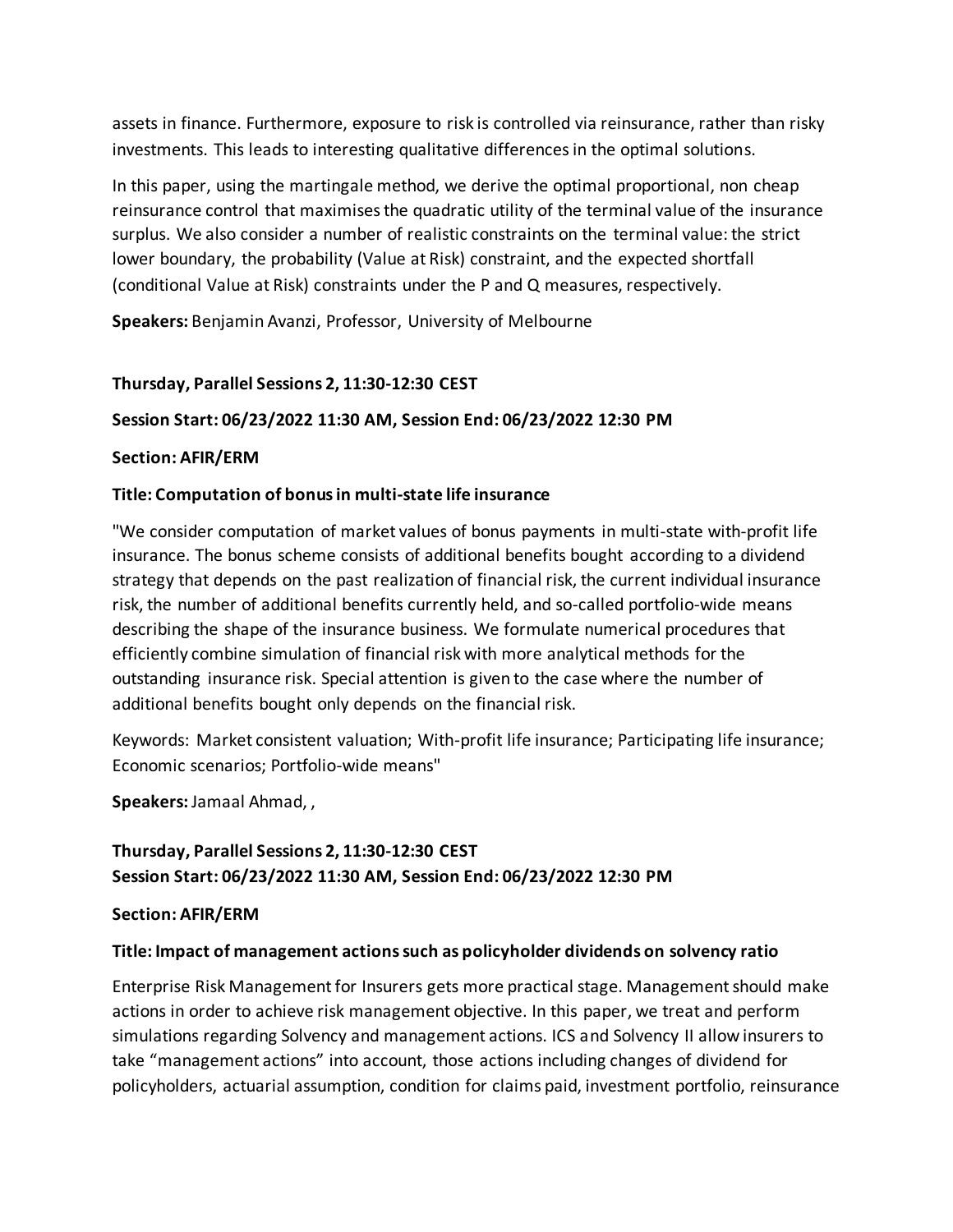strategy. The management actions affect both net asset value of insurers (capital) and their total risks. In this presentation, setting the model for the effect of management actions, how the changes of dividend for policyholders reduce or increase the solvency ratio, both reduce of the capital and total risks considered. The model where dividend for policyholders increases in proportion to its solvency ratio, the action makes the ratio increase in a short term, and decrease in a long run.

**Speakers:** Miwaka Yamashita, ,

### **Thursday, Parallel Sessions 2, 11:30-12:30 CEST**

### **Session Start: 06/23/2022 11:30 AM, Session End: 06/23/2022 12:30 PM**

### **Section: ASTIN**

### **Title: Generating unfavorable VaR scenarios with patchwork copulas**

The central idea of the paper is to present a general simple patchwork construction principle for multivariate copulas that create unfavourable VaR (i.e. Value at Risk) scenarios while maintaining given marginal distributions. This is of particular interest for the construction of Internal Models in the insurance industry under Solvency II in the European Union.

**Speakers:** Dietmar Pfeifer, university professor (retires), University of Oldenburg, Germany

### **Thursday, Parallel Sessions 2, 11:30-12:30 CEST**

### **Session Start: 06/23/2022 11:30 AM, Session End: 06/23/2022 12:30 PM**

### **Section: ASTIN**

### **Title: Internal Modeling without copulas: the beauty of multivariate Thorin classes**

The generalized gamma convolutions class of distributions appeared in Thorin's work while looking for the infinite divisibility of the log-Normal and Pareto distributions. Although these distributions have been extensively studied in the univariate case, the multivariate case and the dependence structures that can arise from it have received little interest in the literature. Furthermore, only one projection procedure for the univariate case was recently constructed, and no estimation procedures are available. By expanding the densities of multivariate generalized gamma convolutions into a tensorized Laguerre basis, we bridge the gap and provide performant estimation procedures for both the univariate and multivariate cases. We provide some insights about performance of these procedures, and a convergent series for the density of multivariate gamma convolutions, which is shown to be more stable than Moschopoulos's and Mathai's univariate series. We furthermore discuss some examples.

**Speakers:** Oskar Laverny, P.h.d, SCOR SE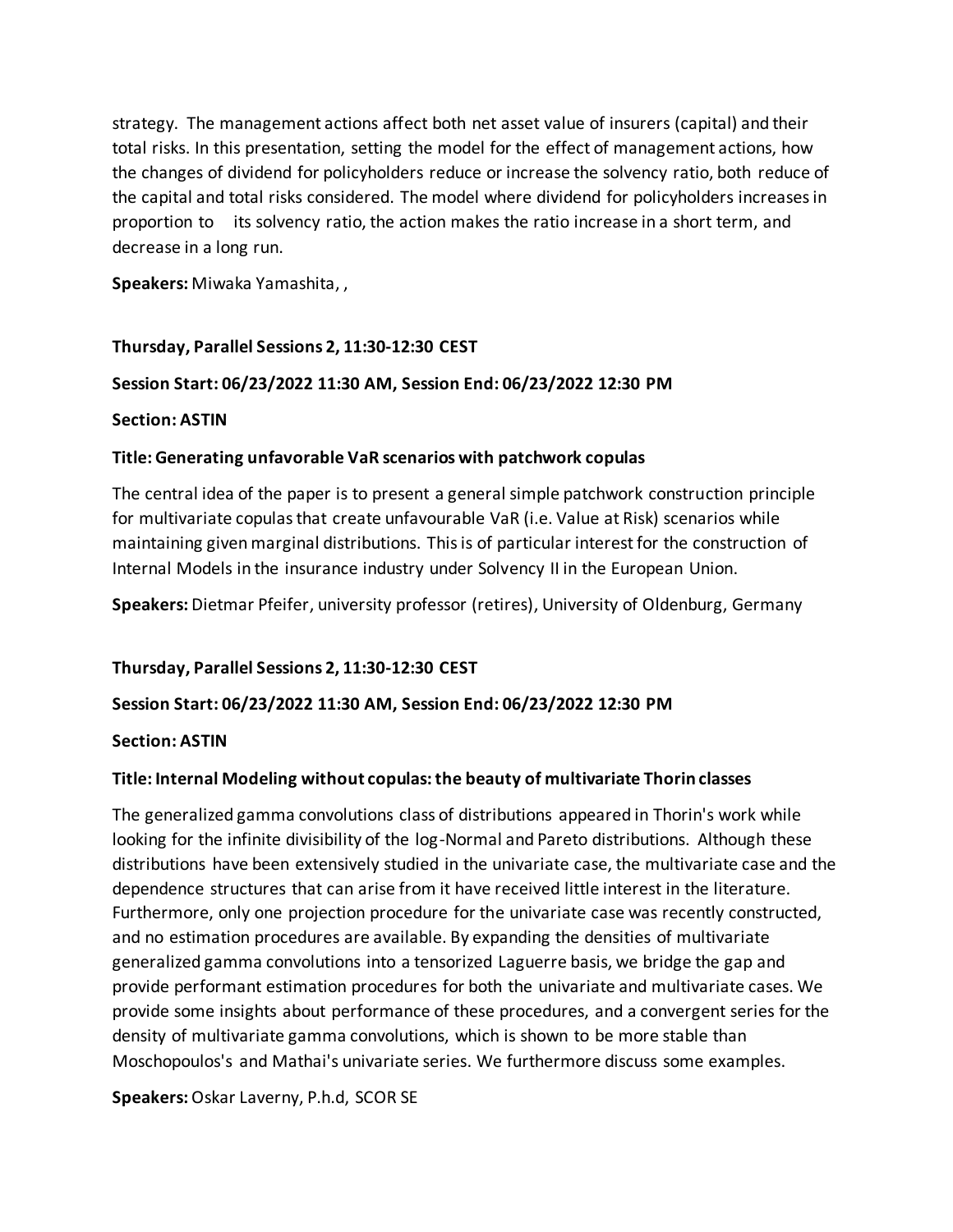# **Thursday, Parallel Sessions 2, 11:30-12:30 CEST Session Start: 06/23/2022 11:30 AM, Session End: 06/23/2022 12:30 PM**

### **Section: ASTIN**

### **Title: Predicting Region-Specific Seismic Losses and Tail Risk – DFA with Learning Algorithms**

The seismic risk assessment and resiliency of the urban city requires the robust procedure by reflecting multidisciplinary research aspects into the loss modeling. The analysis requires regional data such as seismicity, geological setting, structural materials\conditions, and infrastructure networks even though some geospatial data are available such as satellite imagery and digital elevation models. Therefore, inputs from public authorities and local experts are important to adjust global risk prediction models to region-specific ones. The output of seismic risk assessment substantially ranges depending on the available data and modelling. This study presents an automated platform to update the global seismic risk models to region-specific ones by incorporating spatial temporal input variables. The prediction models such as ground motion attenuations, fragility curves, loss estimations are developed by updating global ones with region-specific data using artificial intelligence. The

**Speakers:** Chitro Majumdar, , Rita Sousa, ,

### **Thursday, Parallel Sessions 2, 11:30-12:30 CEST**

### **Session Start: 06/23/2022 11:30 AM, Session End: 06/23/2022 12:30 PM**

### **Section: ASTIN**

# **Title: Seismic Risk Assessment in UAE by the Large-Magnitude Offshore Shallow Crustal Earthquake**

The seismic risk assessment and resiliency of the urban city requires the robust procedure by reflecting multidisciplinary research aspects into the loss modeling. However, the risk study in the United Arab Emirates (UAE) is limited because the reginal data and hazard models are limited. Moreover, the platform is required that combines these regional models into the loss estimations. Since large uncertainties exist in the hazard models for multiple aspects such as ground motion attenuations, site amplification, regional structural fragility, and the loss modeling related to the regional network, it is important to understand the impact of uncertainties on loss estimation to effectively conduct the future researches. This study presents a seismic loss estimation by the scenario earthquakes occurred in Iran, which is approximately 100-km offshore in UAE. The impact of the uncertainties related to the regional modeling is illustrated to understand how important to integrate the local stud

**Speakers:** Tadahiro Kishida, Dr., Khalifa University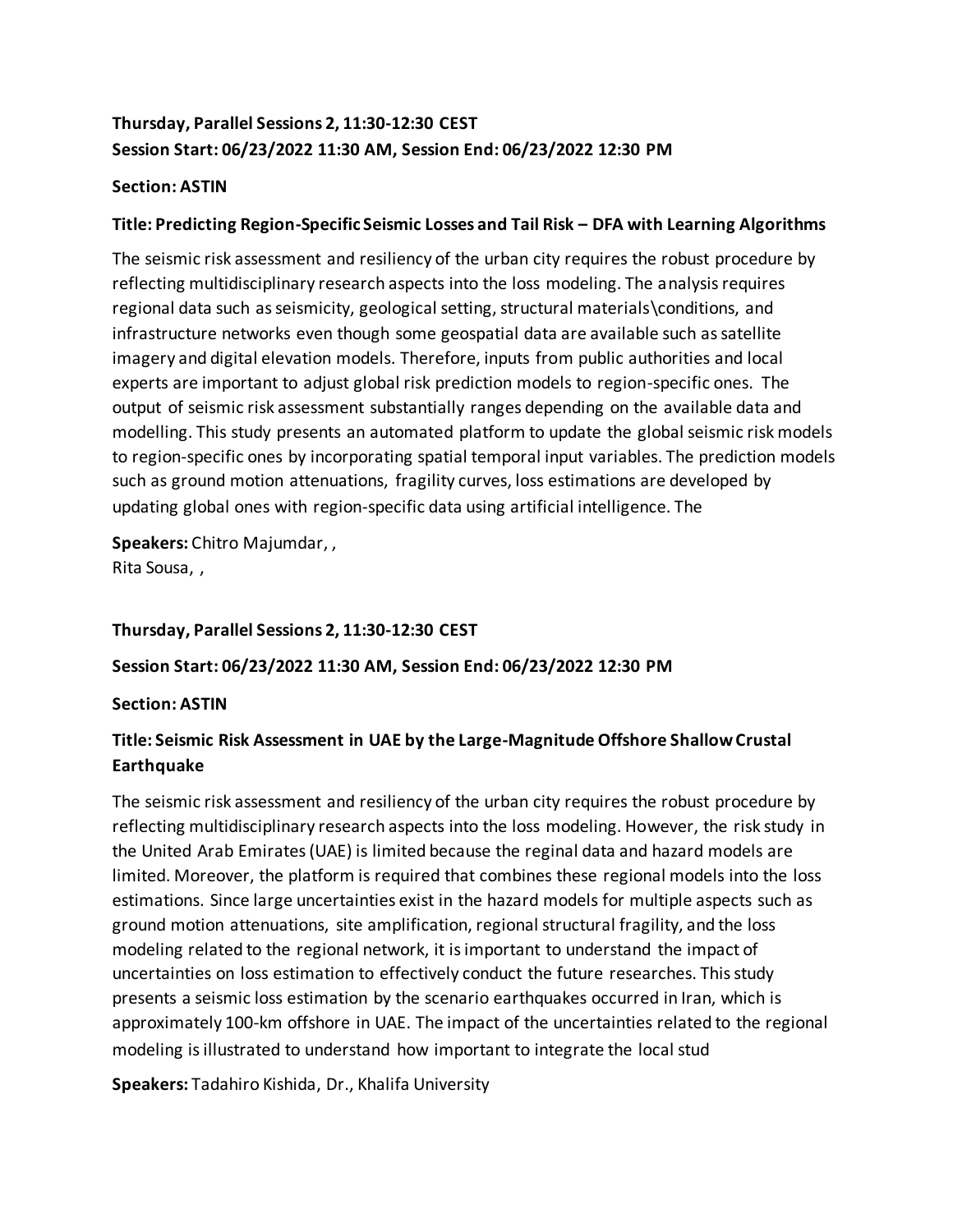### **Thursday, Parallel Sessions 3, 13:30-14:30 CEST**

### **Session Start: 06/23/2022 01:30 PM, Session End: 06/23/2022 02:30 PM**

### **Section: AFIR/ERM**

### **Title: Cyber Risk Management**

The objective of our research is to contribute to the actuarial literature on cyber risk assessment in order to provide possible solutions for the reduction of the gap between supply and demand of cyber insurance.

In particular, the aim is to achieve a better understanding in quantifying, managing and pricing cyber risk by means of:

a) a deeper awareness of cyber risks and of the economic damages they produce;

b) the introduction and validation of new actuarial techniques to allow insurers a more efficient management of this new class of risk;

c) The design of innovative insurance contracts and alternative ways of risk transfers to reduce the costs of insurance premiums.

To this end, we will make use of actuarial models based on statistical techniques: starting from the classical Generalized Linear Model for actuarial pricing, we will then introduce a more sophisticated Integer Valued GARCH model to introduce time-dependent effects.

**Speakers:** Marco Pirra, ,

### **Thursday, Parallel Sessions 3, 13:30-14:30 CEST**

### **Session Start: 06/23/2022 01:30 PM, Session End: 06/23/2022 02:30 PM**

### **Section: AFIR/ERM**

### **Title: Regulation risk: the case of Solvency II CANCELLED**

This paper is a piece for introducing the idea that unsustainability could result from the regulation itself. There would be a risk created by regulation, a "regulation risk", which could make regulation unsustainable. It is argued that a part of the observed unsustainable shorttermism on financial markets is due to a regulation risk based on a hazardous way to understand the randomness in the case of long-term horizons and sustainability. The argument makes a detour via philosophy of science, exhibiting the Leibniz "principle of continuity": change is continuous. It is argued that short-termism created by regulation is the visible result of the choice of continuous randomness itself the outcome of the principle of continuity. The "Absence of Opportunity of Arbitrage" (AOA) which represents the intellectual cornerstone of the dominant contemporary financial approaches derives from the principle of continuity.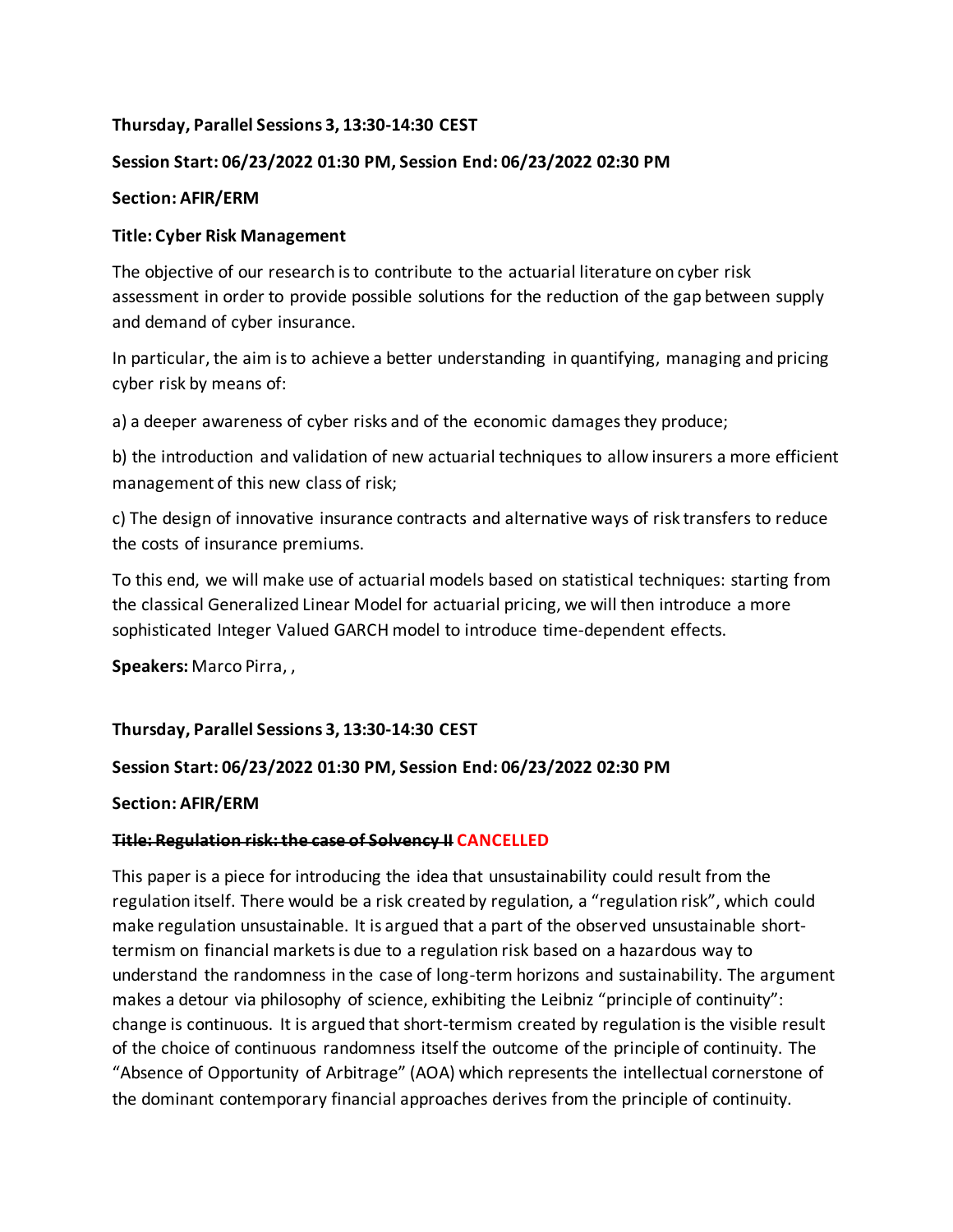### **Speakers:** Christian WALTER, Professor, Kedge Business School

### **Thursday, Parallel Sessions 3, 13:30-14:30 CEST**

### **Session Start: 06/23/2022 01:30 PM, Session End: 06/23/2022 02:30 PM**

### **Section: ASTIN**

### **Title: A copula estimation through recursive partitioning of the unit hypercube**

We construct a flexible, consistent, piecewise linear estimator for a copula, leveraging the patchwork copula formalization and various piecewise constant density estimators. While the patchwork structure imposes the grid, our estimator is data-driven and constructs the grid recursively from the data, minimizing a chosen distance on the copula space. Furthermore, while the addition of the copula constraints may make the available solutions for density estimation unusable, our estimator is only concerned with dependence and guarantees the uniformity of margins. Refinements such as localized dimension reduction and bagging are developed, analyzed, and tested through applications on simulated data.

**Speakers:** Oskar Laverny, P.h.d, SCOR SE

# **Thursday, Parallel Sessions 3, 13:30-14:30 CEST Session Start: 06/23/2022 01:30 PM, Session End: 06/23/2022 02:30 PM**

### **Section: ASTIN**

# **Title: Gamma Mixture Density Networks and their application to modelling insurance claim amounts**

We discuss how mixtures of Gamma distributions with mixing probabilities, shape and rate parameters depending on features can be fitted with neural networks. We develop two versions of the EM algorithm for fitting so-called Gamma Mixture Density Networks, which we call the EM network boosting algorithm and the EM forward network algorithm, and we test their implementation together with the choices of hyperparameters. A simulation study shows that our algorithms perform very well on synthetic data sets. We further illustrate the application of the Gamma Mixture Density Network on a real data set of motor insurance claim amounts and conclude that Gamma Mixture Density Networks can improve the fit of the regression model and the predictions of the claim severities used for rate-making compared to classical actuarial techniques. This is a joint work with Mathias Lindholm and Mario Wüthrich.

**Speakers:** Łukasz Delong, Professor, SGH Warsaw School of Economics

**Thursday, Parallel Sessions 3, 13:30-14:30 CEST Session Start: 06/23/2022 01:30 PM, Session End: 06/23/2022 02:30 PM**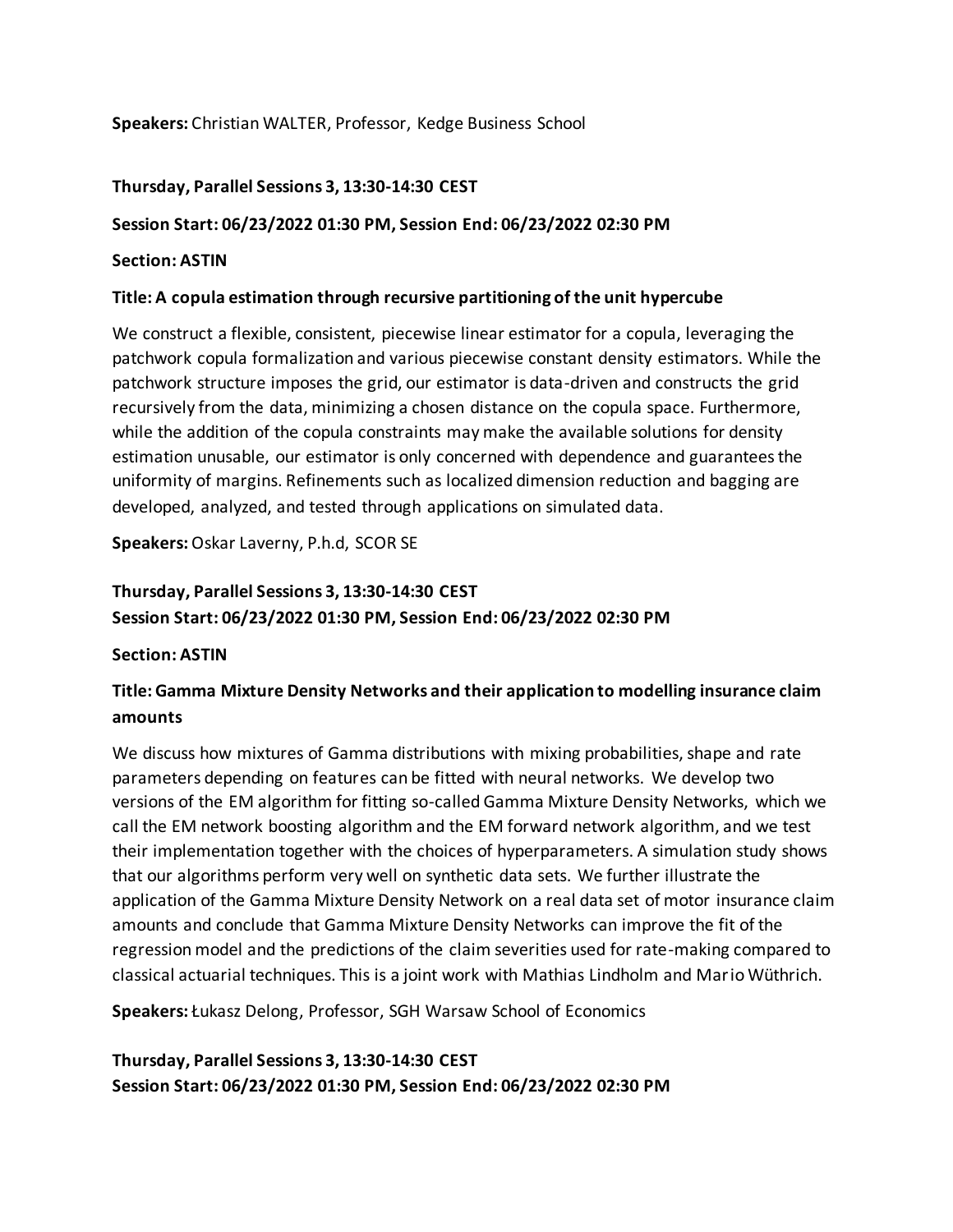### **Section: ASTIN**

### **Title: Longevity and mortality risk management post-Covid**

The pandemic gave rise to unprecedented high levels of mortality. But the pattern of excess mortality has been quite different in different populations. We will review this experience and discuss its implications for mortality and longevity risk management.

**Speakers:** Andrew Cairns, , Heriot-Watt University

## **Thursday, Parallel Sessions 3, 13:30-14:30 CEST Session Start: 06/23/2022 01:30 PM, Session End: 06/23/2022 02:30 PM**

### **Section: ASTIN**

### **Title: Mental health and insurance cover**

In many countries individuals with mental health problems have difficulties in getting insurance as they are thought too risky with higher mortality and accident etc. risk.

I am currently working with a professor of psychiatry on this topic. Our initial findings are:

- mental health problems come in many varieties with only few of them resulting in substantially higher risk

- modern therapies and medicines work well by reducing dramatically the number of suicides in many cases one can say that people who have undergone therapy are better risks than the average

- while mortality linked directly to mental issues is going down, longitudinal studies show higher mortality due to, e.g., cardiovascular diseases among those who have at some point of life had mental problems - but a more probable reason might be the lower socioeconomic status of these persons (and they have ended into this status due their mental problems, with one stress factor being denial of insurance cover).

**Speakers:** Esko Kivisaari, Deputy Managing Director, Finance Finland

### **Thursday, Parallel Sessions 4, 15:00-16:00 CEST**

### **Session Start: 06/23/2022 03:00 PM, Session End: 06/23/2022 04:00 PM**

### **Section: AFIR/ERM**

### **Title: Covering pandemic risk: insurance or smart saving?**

The insurability of pandemic risk by the private sector is questioned by many parties, the main concerns being lack of diversification and of insurance capacity. We want to look at the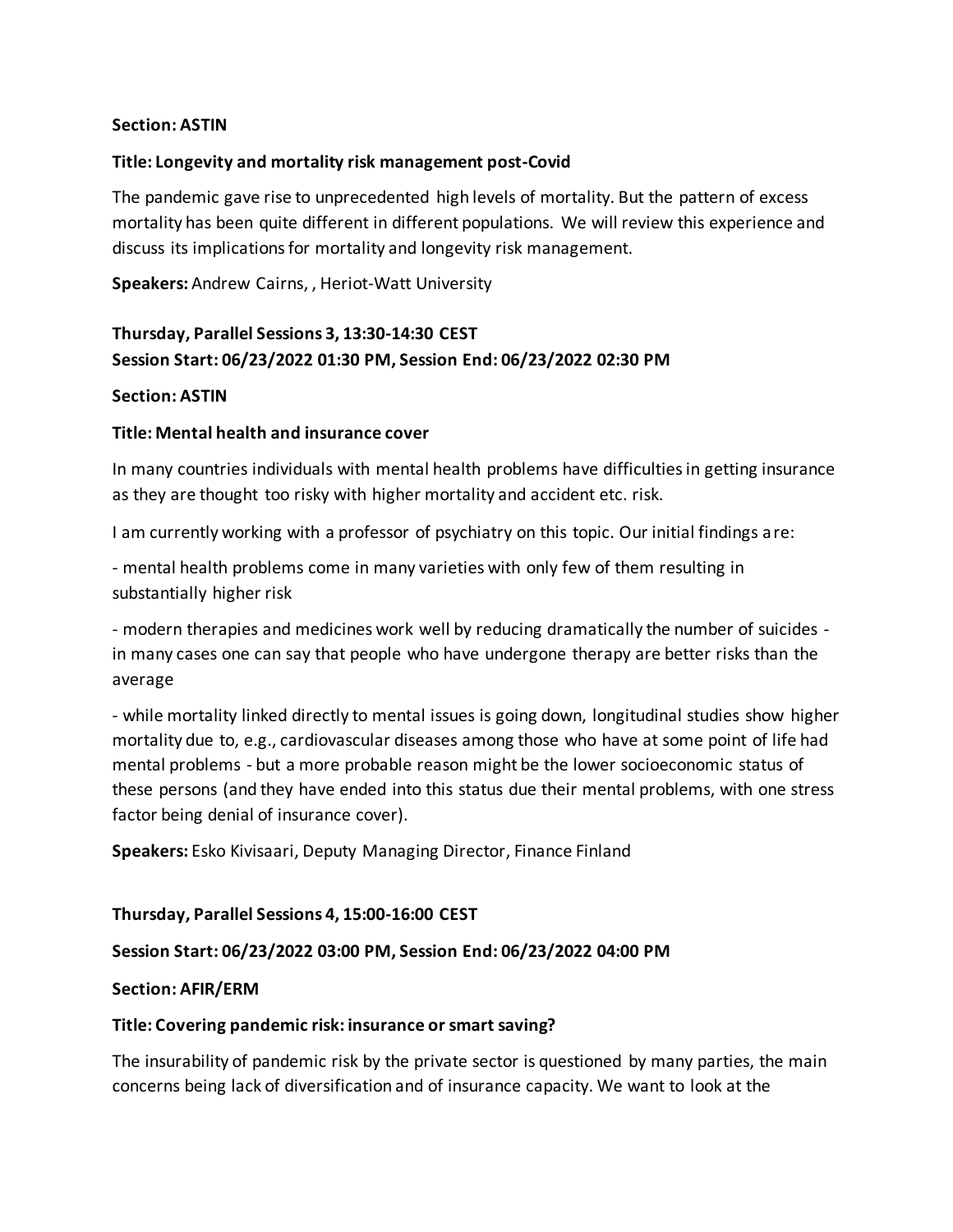problem from the perspective of a pricing actuary. Loss severity is an issue, of course, at least in the aggregate. Yet, it could ultimately depend more on the loss frequency, to what extent, and how, pandemic risk could be covered.

We focus on Non-Damage Business Interruption and illustrate that frequency and risk premium for pandemic BI are likely far higher than many people think. Yet, this is possibly not totally bad news. If pandemics are more frequent, it may be easier to design reasonable ways to cover the risk. Solutions could involve a kind of equalization reserve.

**Speakers:** Michael Fackler, consulting actuary, self-employed

# **Thursday, Parallel Sessions 4, 15:00-16:00 CEST**

## **Session Start: 06/23/2022 03:00 PM, Session End: 06/23/2022 04:00 PM**

### **Section: AFIR/ERM**

### **Title: Insurability and Pandemic (or More Generally, Shared Resilience) Risk**

I was the main author of the paper with the title above, published by the Actuarial Association of Europe, see: https://actuary.eu/memos/insurability-and-pandemic-or-more-generallyshared-resilience-risk/. I would present the thoughts of the paper

**Speakers:** Esko Kivisaari, Deputy Managing Director, Finance Finland

**Thursday, Parallel Sessions 4, 15:00-16:00 CEST**

### **Session Start: 06/23/2022 03:00 PM, Session End: 06/23/2022 04:00 PM**

### **Section: ASTIN**

### **Title: Actuarial and IT (R)evolutions**

New Solvency regimes, new Accounting Standards, new ERM/ORSA frameworks put high modeling challenges to actuaries in insurance companies. In parallel IT and data science / AI are evolving at a huge pace. After remindering of the past evolution since antiquity, this session will focus on the present Actuarial & IT needs and trends and list the different options for the future: traditional actuarial software? Python? C#? Other?...

**Speakers:** Pierre Miehe, ,

### **Thursday, Parallel Sessions 4, 15:00-16:00 CEST**

**Session Start: 06/23/2022 03:00 PM, Session End: 06/23/2022 04:00 PM**

**Section: ASTIN**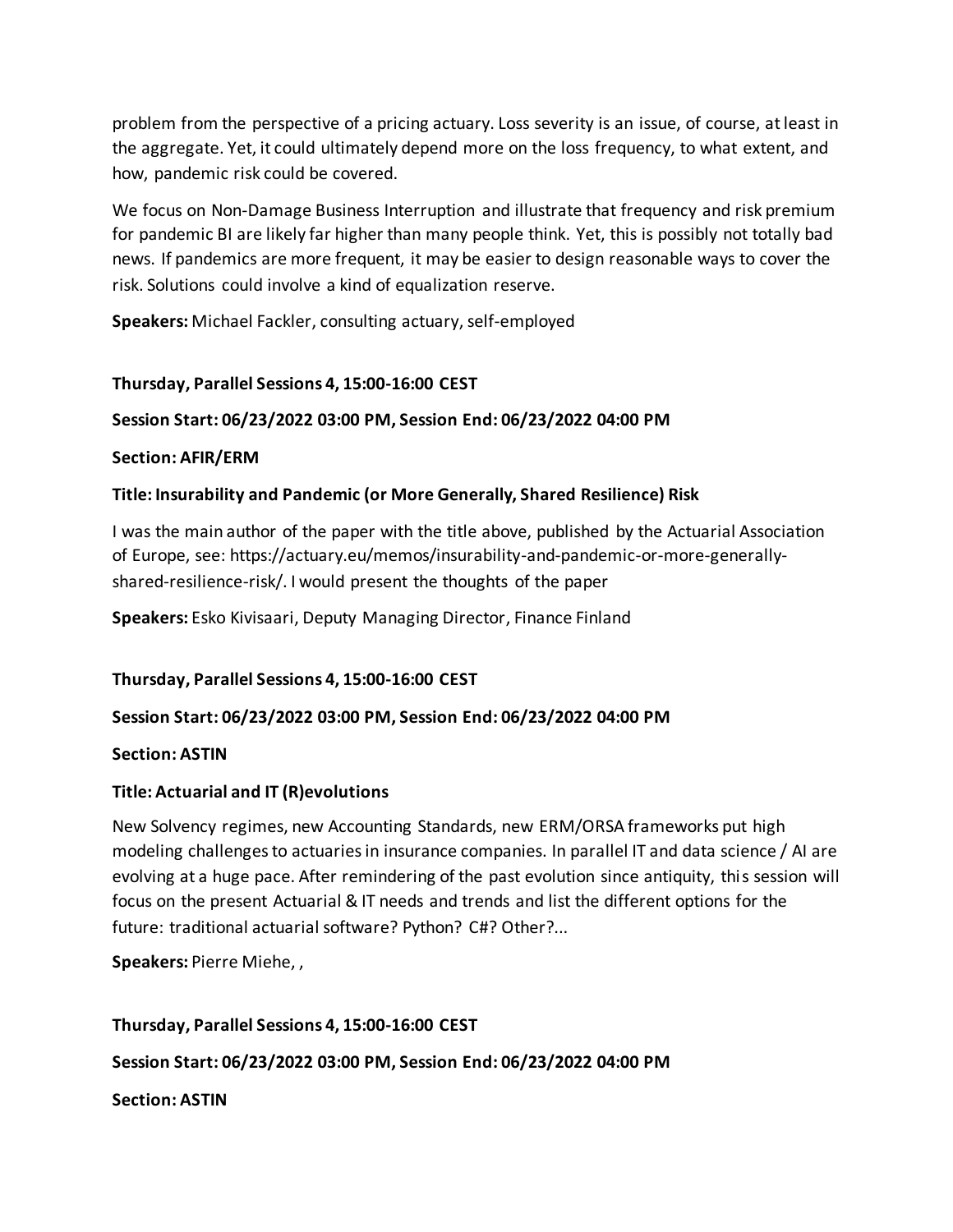### **Title: Bootstrap Consistency for the Mack Bootstrap**

The distribution-free chain ladder reserving model by Mack (1993) belongs to the most popular approach in non-life insurance mathematics to determine the first two moments of the reserve. But it does not allow to identify the whole distribution of the reserve. To estimate also quantiles of the reserve, e.g. to determine the value-at-risk and tail value-at-risk, Mack's model is usually equipped with a tailor-made bootstrap procedure. For this purpose, the resulting Mack bootstrap proposal requires additional parametric assumptions and postulates a normal distribution for the individual development factors. Although the Mack bootstrap is widely used in applications, no rigorous bootstrap consistency results exist that justify this approach.

Based on a general stochastic framework we investigate several parametric and non-parametric bootstrap procedures for estimators of the development factors and derive their properties. Further, by splitting the reserve risk into two random parts, t

**Speakers:** Julia Steinmetz, PhD student, TU Dortmund University

### **Thursday, Parallel Sessions 4, 15:00-16:00 CEST**

### **Session Start: 06/23/2022 03:00 PM, Session End: 06/23/2022 04:00 PM**

### **Section: ASTIN**

# **Title: Capital requirements modeling for market and non-life premium risk in a dynamic insurance portfolio**

Solvency II requires for some years that EU insurance companies calculate minimum capital requirements to face the risk of insolvency, either in accordance with the Standard Formula or using a full or partial Internal Model. An Internal Model must be based on a market consistent valuation of assets and liabilities at a one-year time span, where a real-world probabilistic structure is used for the first year of projection. In this paper, we describe the major risks of a non-life insurance company, i.e. the non-life underwriting risk and market risk, focusing on the non-life premium risk, equity risk and interest rate risk. This analysis is made using some wellknown stochastic models in both the financial-actuarial literature and practical insurance business, i.e. the collective risk model for the non-life premium risk, the geometric Brownian motion for the equity risk and the G2++ model for the interest rate risk, where parameters are calibrated on current and real market data. We thus

**Speakers:** Stefano Cotticelli, Fully Qualified Actuary, Sapienza Università di Roma

### **Thursday, Parallel Sessions 4, 15:00-16:00 CEST**

### **Session Start: 06/23/2022 03:00 PM, Session End: 06/23/2022 04:00 PM**